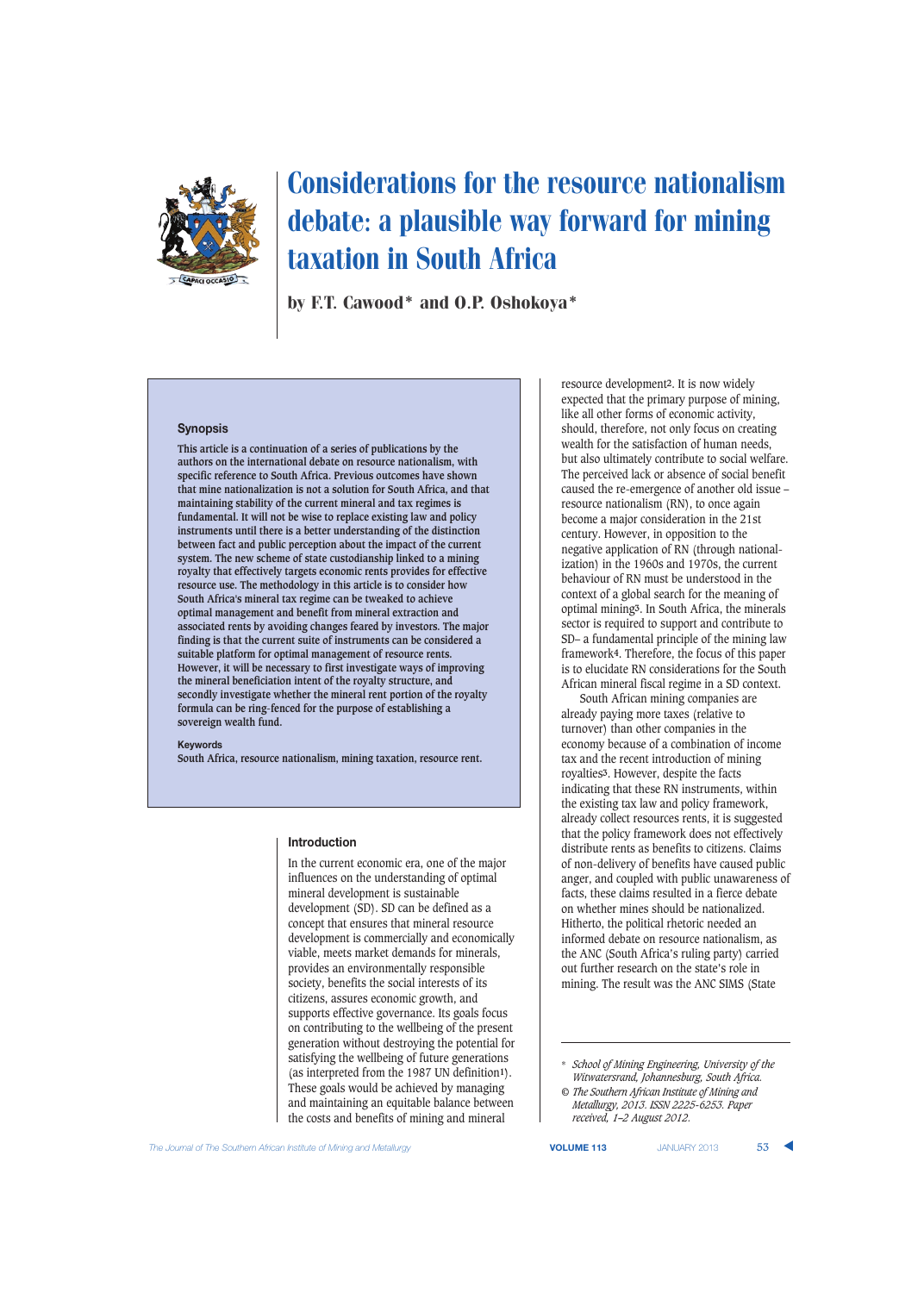Intervention in the Mineral Sector) report. The SIMS report**5** debunked the use of nationalization to achieve RN and recommended, amongst other things, that:

- ➤ A Minerals Commission might be a better mechanism for regulating the industry
- ➤ More economic linkages should be created from the mineral sector
- ➤ A resource rent tax (RRT) be introduced
- ➤ A sovereign wealth fund (SWF) be created and funded by proceeds of the RRT. The SIMS report recommends a structure to stabilize tax revenues, to invest in southern African regional trade infrastructure, to establish a development fund to invest in exploration, to conduct human development, minerals research and development of mining technology, minerals beneficiation hubs, and so forth.

Although the SIMS report contains useful recommendations, the authors believe that patience is needed because the new regime is starting to make an impact**3**. Government should not be too hasty to change the system by introducing more and new instruments; instead it should maintain stability of the rules governing mineral development in South Africa. Some of the SIMS recommendations could be heeded, but the following must first be addressed:

- ➤ Governance and corruption
- ➤ Increased regulatory and compliance capacity of the DMR
- ➤ Understanding how the new royalty regime actually impacts on mining revenues and rents
- $\blacktriangleright$  The need to inform the public of the many existing resource nationalism instruments in the mineral and tax law and policy frameworks.

Maintaining stability would give the government room to further investigate mechanisms for better delivery of public benefits, by realizing more optimal ways to use and manage the rents and benefits which its existing mineral law and fiscal framework are designed to extract. From the backdrop of having a significant amount of RN instruments ingrained in South Africa's mineral regime and proposition of stability in the administration of these laws, the focus of this paper is more on highlighting ways to optimize its existing mineral tax law and policy instruments.

#### **Considerations for South Africa's mining tax regime**

The instruments contained in South Africa's mining tax regime that could be interpreted as resource nationalism instruments include the following:

- $\blacktriangleright$  General tax compliance and minimizing exemptions from taxes
- ➤ The sliding-scale nature of the gold income tax formula
- ➤ Mineral royalties
- ➤ Diamond export levy
- ➤ Special treatment of mine development capital
- ➤ Ring-fencing of expenditure
- ➤ International rules on transfer pricing and residencebased taxation.

It is understood that taxation is important; first, to government because it uses it as the least risky and most secure way to claim its share of resource rents and manage fiscal flows for economic development; second, it is important to the public, who expect socio-economic benefits; and third, to companies, whose relatively short-term profit goal is required for rewarding investors. From the state's perspective, all resource rents can be taxed away without influencing the investment decision because the bonus is a direct result of resource and market characteristics. However, companies take a different view and argue that entrepreneurship optimizes the return and without allowing a significant portion of the rents to go their way, there will be no incentive to skilfully employ the factors of production**3**. These different perspectives on sharing of resource rents must take into consideration the peculiar risky nature of the mining business, and it is advised that miners and their investors must be respected for their unusual appetite for taking risks.

With this in mind, and knowing that it is unlikely that the perfect taxation regime will ever be developed, mineral fiscal policy-makers now favour the use of progressive taxes aimed at capturing rents, while combining fiscal policy with linkages issues. This would facilitate a transition from naturalresource dependency to a knowledge-based industrialized economy. The combination of tax and linkages has set the stage for tweaking the current system to allow for economic linkages and effective management of resource rents through a SWF. Many lessons can be learnt from countries like Norway, Australia, Botswana, China, and Chile that already have forms of SWFs. Issues of perceived non-delivery of benefits by the mining sector are matters relating to revenue management rather than revenue collection. The SIMS recommendation of a 50% RRT, over and above the existing rent-capturing instruments, is considered inappropriate. The existing tax law and policy framework already collects significant rents from this sector**3**. Furthermore, there is no justification in either the SIMS report or in the actual amounts collected from mining companies that a RRT will be more efficient than the current system, neither is there any evidence to suggest that a RRT will achieve the desired developmental objectives. Therefore, the introduction of a RRT would add to mining companies' tax burden, current confusion, and be a disincentive to invest in South Africa.

## **The existing royalty is a powerful resource nationalism instrument**

This section takes a deeper look at the current royalty regime in order to confirm that it is a more efficient instrument for collecting resource rents than a RRT. In moving South Africa beyond mining to becoming a fully industrialized economy, we require the broadening of economic linkages. This move is in line with the African Mining Vision (AMV)**6** Programme of Action for realizing linkages and diversification and requires that value-addition policies and strategies be developed to leverage mineral extraction and processing operations into broader economic developmental outcomes. In light of this, the Mineral and Petroleum Resources Royalty Act (MPRRA)**7** provides beneficiation (refining) incentives. The intent is to facilitate mineral processing by encouraging mining companies to move up the value chain to become refiners. The MPRRA has an *ad valorem* sliding-scale formula method of charging royalties after classification as either refined or unrefined mineral resources. It imposes self-adjusting royalty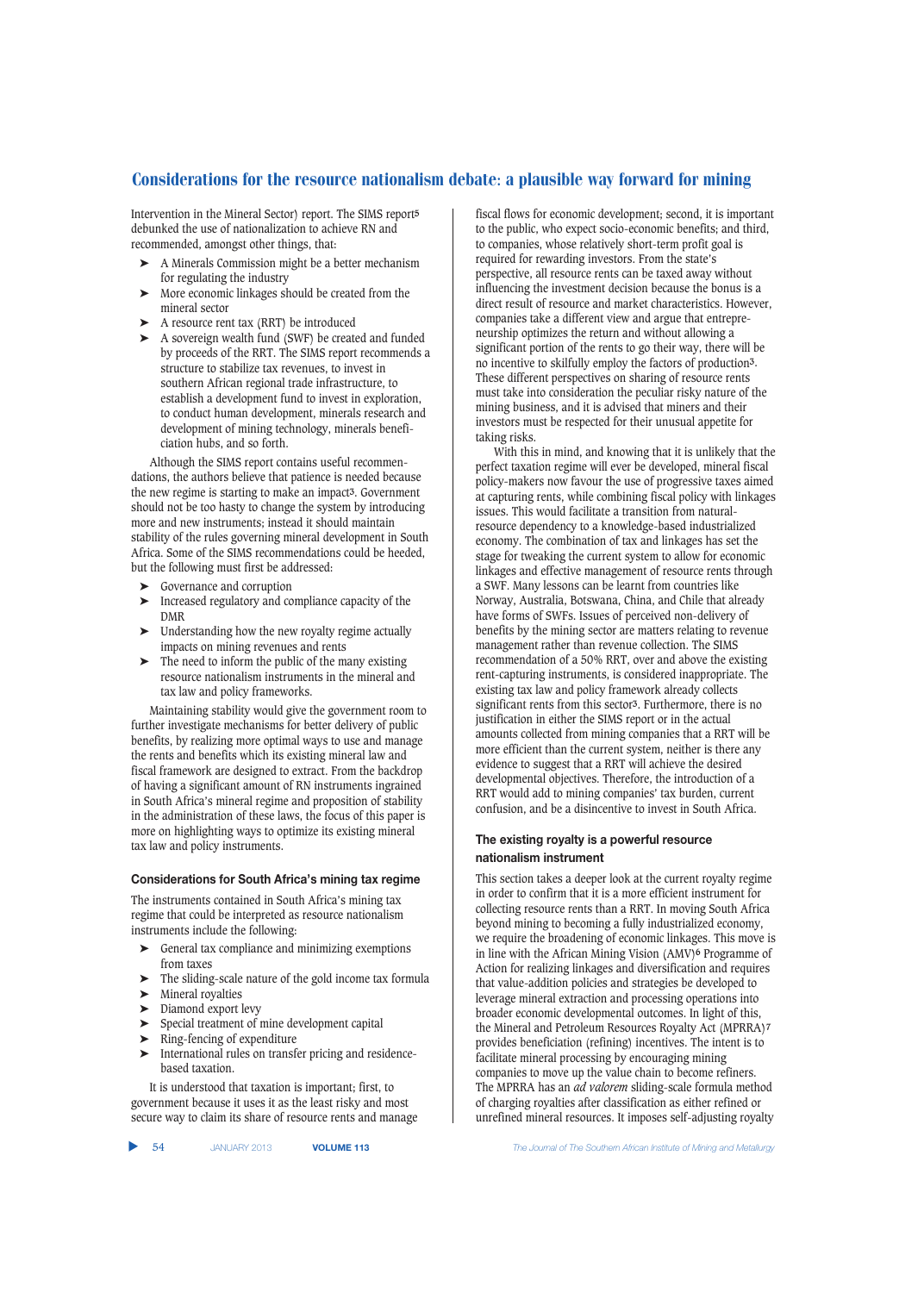rates according to the level of refinement and profitability. The rates for refined and unrefined minerals are calculated as follows:

$$
Y\% = 0.5 + \left(\frac{EBIT}{\text{Aggregate gross sales} \times 12.5}\right) \times 100
$$

$$
Y\% = 0.5 + \left(\frac{EBIT}{\text{Aggregate gross sales} \times 9}\right) \times 100
$$

where

 $\triangleright$  *Y*% = annual rate of payment calculation =  $a + b$ 

- $\triangleright$  *a* = minimum rate = 0.5%
- $\triangleright$  *b* = 4.5% or 6.5%, depending on level of refinement and profitability. It quantifies the rent targeted by the formula
- $\blacktriangleright$  EBIT slides the rate between (*a*) and (*a+b*)
- $a + b$  = the maximum rates of 5% and 7%, for refined and unrefined production respectively.

The royalty amount is equal to *Y*% multiplied with the base that approximates gross sales. Research was conducted by Oshokoya**8** to assess the impact of some of the policy intents of the MPRRA. Using a platinum case study, the research focused on the beneficiation (refining) policy objective. She found that the rent-collection aspect of the royalty regime seems satisfactory and would not necessarily deter investment. It allows for equitable sharing of economic benefits between state and mining companies, as royalties are charged *in-sync* with economic cycles. The effectiveness of the new royalty system is illustrated in Figure 1 and Table I).

Table I demonstrates the importance of mining fiscal flows to the South African economy in relation to other sectors. Mining taxes increased from R10 billion in 2009 (the year before the Royalty Act was introduced) to R25.7 billion in 2011 (the year after the Royalty Act was introduced).

Figure 1 and Table I illustrate that the impact of the new royalty regime, which came into force in March 2010, was already visible in the 2011 statistics. The mineral sector is certainly becoming more important to the national economy. Cawood**9** estimated that the expected impact of the Royalty Act is about an 8% rise in mining's contribution to company taxes or, stated alternatively, in boom times mining taxes are expected to rise by about 50% after the introduction of the new royalty regime. This prediction proved to be realistic as the actual rise was 47% from 2010 to 2011. The statistics, therefore, suggest that additional resource rent taxation is not necessary.

In assessing the beneficiation intent of the MPRRA, Oshokoya found that the imposition of this regime is in accordance with global trends of using fiscal instruments to encourage sector initiatives such as realizing industrialization. The methodology used by her**8** to assess the beneficiation intent was based on Bradley's**10** and Cawood's**9** analysis. The Western Australian royalty system specifies that royalty rates are scaled downward with successive stages of processing – from mine head production until the refined stage (Table II).

The system also assumes the cost required per stage of processing, which cost is also expressed as a share of final refined product price. Figure 2 represents a summary of Bradley's conclusions on which the Western Australia's royalty system is based.

From Figure 2, it is observed that the beneficiation policy objective is realized when the unrefined rate shifts down to the refined rate, which implies that there is a negative relationship between the royalty rate and unit price. The area *A* represents the royalty savings which accrues to the mine



Source: Stats SA (www.statssa.gov.za)

**Figure 1—Impact of the new royalty on mining taxes**

| Table I                                 |               |                |                |               |                |               |                |               |               |                 |               |                |                |               |                 |
|-----------------------------------------|---------------|----------------|----------------|---------------|----------------|---------------|----------------|---------------|---------------|-----------------|---------------|----------------|----------------|---------------|-----------------|
| Actual tax collected (SA rand, million) |               |                |                |               |                |               |                |               |               |                 |               |                |                |               |                 |
|                                         | 2009          |                |                |               | 2010           |               |                |               | 2011          |                 |               |                |                |               |                 |
|                                         | Q1            | Q <sub>2</sub> | Q <sub>3</sub> | Q4            | <b>Total</b>   | Q1            | Q <sub>2</sub> | Q3            | Q4            | Total           | Q1            | Q <sub>2</sub> | Q <sub>3</sub> | Q4            | Total           |
| All sectors<br>Mining sector            | 22726<br>4575 | 20418<br>3142  | 20093<br>647   | 21908<br>1687 | 85145<br>10051 | 26819<br>3230 | 24898<br>4526  | 26374<br>4576 | 27476<br>5263 | 105567<br>17595 | 27696<br>6128 | 28214<br>6603  | 30715<br>6575  | 28875<br>6435 | 115500<br>25741 |

Source: STATSSA P0044 & P0441 Source: Stats SA (www.statssa.gov.za)

**The Journal of The Southern African Institute of Mining and Metallurgy <b>Victor Collection Control Control Control VOLUME 113** JANUARY 2013 **55**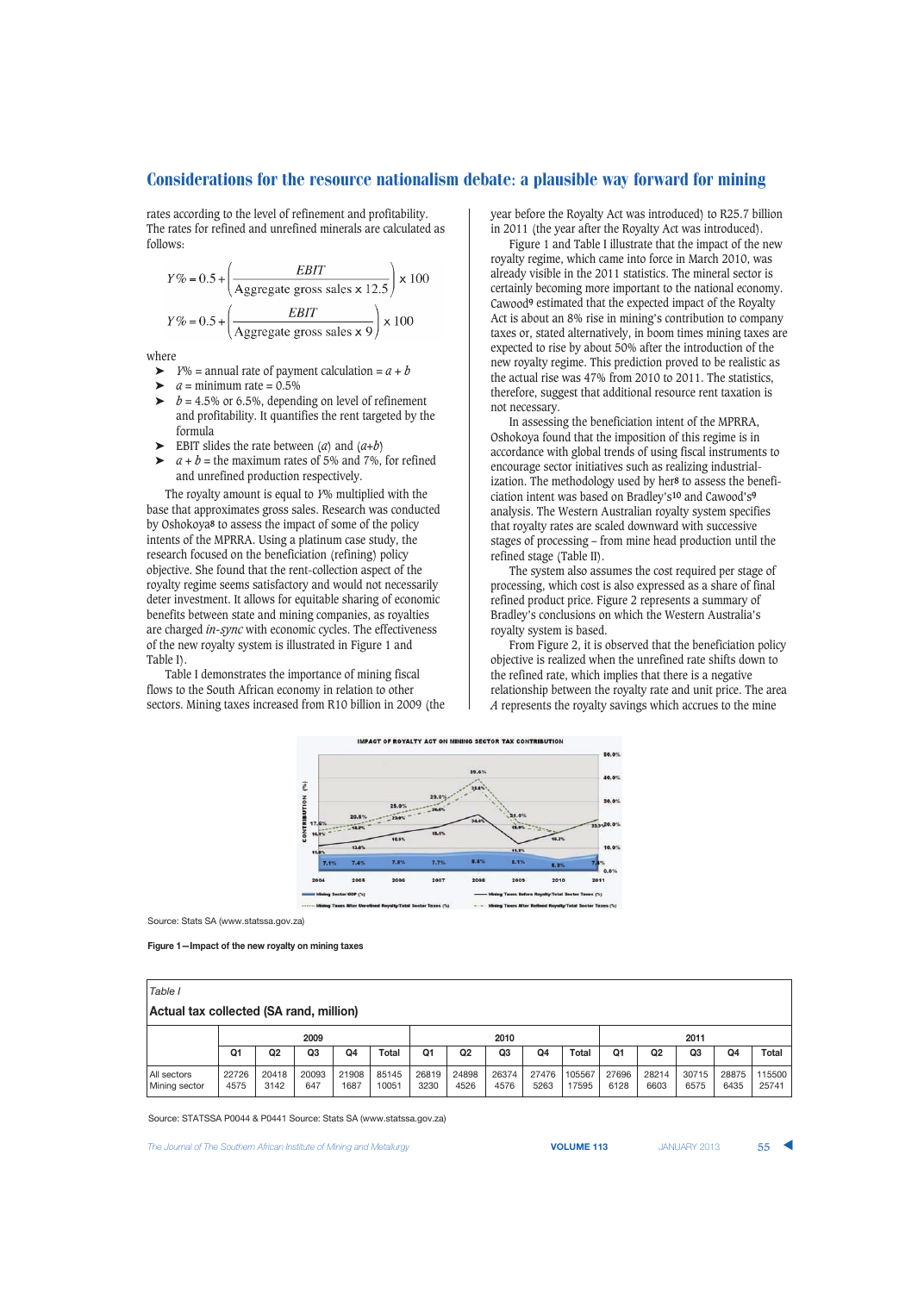for taking on refinement. Of this area, value added to a mine's profitability is given as the difference between the price received for final product and the total cost required to bring production to this desired state of mineral processing. Based on Table II and Figure 2, if the price for refined product is higher than the specified value, but processing costs and royalty rates remain the same (which means that area *A* would increase), there would be significant value-add to the developer whose royalty payment is charged based on refined production**10**. However, if the refined product price is lower than the prescribed value, the reverse would be true. Furthermore, if processing costs are higher than prescribed values, the value-added portion reduces, thereby causing the reduced royalty rate for processed minerals to be a disincentive. Bradley concluded that the crux of the matter is whether the amount of value added is significant enough to



Adapted from Bradley**10**

**Figure 2—Relationship between royalty rates and value added**

motivate the miner to go ahead with the investment decision to refine. Such value-addition investment decisions can only be justified when the difference in unit price less valueaddition cost is greater than the additional costs incurred in refined production. In other words, since the value of concentrate is deemed to be 50% of the price for refined metal, and an additional cost is required to take concentrate to refined metal stage, if the amount of value added is not significantly greater than this cost, it would not be worthwhile to invest in bringing on a refining facility.

In the South African context, for the purpose of carrying out an economic analysis similar to that done by Bradley's team, a model was developed based on Bradley's approach**9**. The model factored in the differences between the unique features of the Western Australian and South African royalty regimes, in light of the MPRRA's profitability (EBIT) and minimum royalty level components. Figure 3 depicts such analysis in which royalty rates vary with price.

The price index in Figure 3 represents the sales price for final product (either unrefined or refined). This index was used as a proxy for gross revenue and it is made up of different proportions of production costs plus EBIT (profit). For example, at price index of 100, the proportion of production costs is equal to sales price received, implying that no profit was made and, therefore, the royalty rate of 0.5% would still be paid by the producer at this price index. Furthermore, it should be noted that the reduction in price indices implies that the lower the price index, the lower the proportion of production costs in relation to sales price is, and conversely, the higher the EBIT portion**8**. Therefore, at each level of price index, the royalty rate that the producer would pay is specified. Also, area *B* depicts the royalty savings that would accrue to the developer that takes on refinement. However, comparing the South African regime with Bradley's work on the Western Australian system, this area *B* available to support value-add, is smaller than *A*.

| Table II                                                       |                |                     |                                  |                        |                                |  |  |  |
|----------------------------------------------------------------|----------------|---------------------|----------------------------------|------------------------|--------------------------------|--|--|--|
| Principles of the Western Australian ad valorem royalty system |                |                     |                                  |                        |                                |  |  |  |
|                                                                | Value          | <b>Royalty rate</b> | Unit cost (value added) by stage | Postulated unit valueb | Implied unit cost <sup>c</sup> |  |  |  |
| In situ                                                        | $V_0$          |                     |                                  |                        |                                |  |  |  |
|                                                                |                |                     | $C_1$                            |                        |                                |  |  |  |
| Ex-mine                                                        | V <sub>1</sub> | 0.10                |                                  | $^{1}/_{4}V_{4}$       |                                |  |  |  |
|                                                                |                |                     | C <sub>2</sub>                   |                        | $^{1}/_{12}V_4$                |  |  |  |
| C&Sa                                                           | $V_2$          | 0.075               |                                  | $^{1}/_{3}V_{4}$       |                                |  |  |  |
|                                                                |                |                     | $C_3$                            |                        | $^{1}/_{6}V_{4}$               |  |  |  |
| Concentrate                                                    | $V_3$          | 0.050               |                                  | $^{1}/_{2}V_{4}$       |                                |  |  |  |
|                                                                |                |                     | $C_4$                            |                        | $1/2V_4$                       |  |  |  |
| Metal                                                          | $V_4$          | 0.025               |                                  | $V_4$                  |                                |  |  |  |

*a* Crushed and screened natural product

*b* The value by stage of processing such that royalty collection is invariant with respect to stage of processing expressed as a share of final product value

- *c* The cost (or value added) by stage of processing required to yield postulated value, expressed as a share of final product value
- *V<sub>i</sub>* Unit value of mineral or mineral product according to the stage of processing *V<sub>i</sub>* Unit value of material which has passed through the refining stage. In principle

 $V_4$  Unit value of material which has passed through the refining stage. In principle, refined product is subject to a 2.5% ad valorem royalty  $C_i$  Unit cost of each stage of processing  $\approx$  the value added. thus, C1 is

*Ci* Unit cost of each stage of processing *≈* the value added, thus, C1 is the unit cost of mining.

#### Source: Bradley**10**

56 JANUARY 2013 **VOLUME 113** *The Journal of The Southern African Institute of Mining and Metallurgy*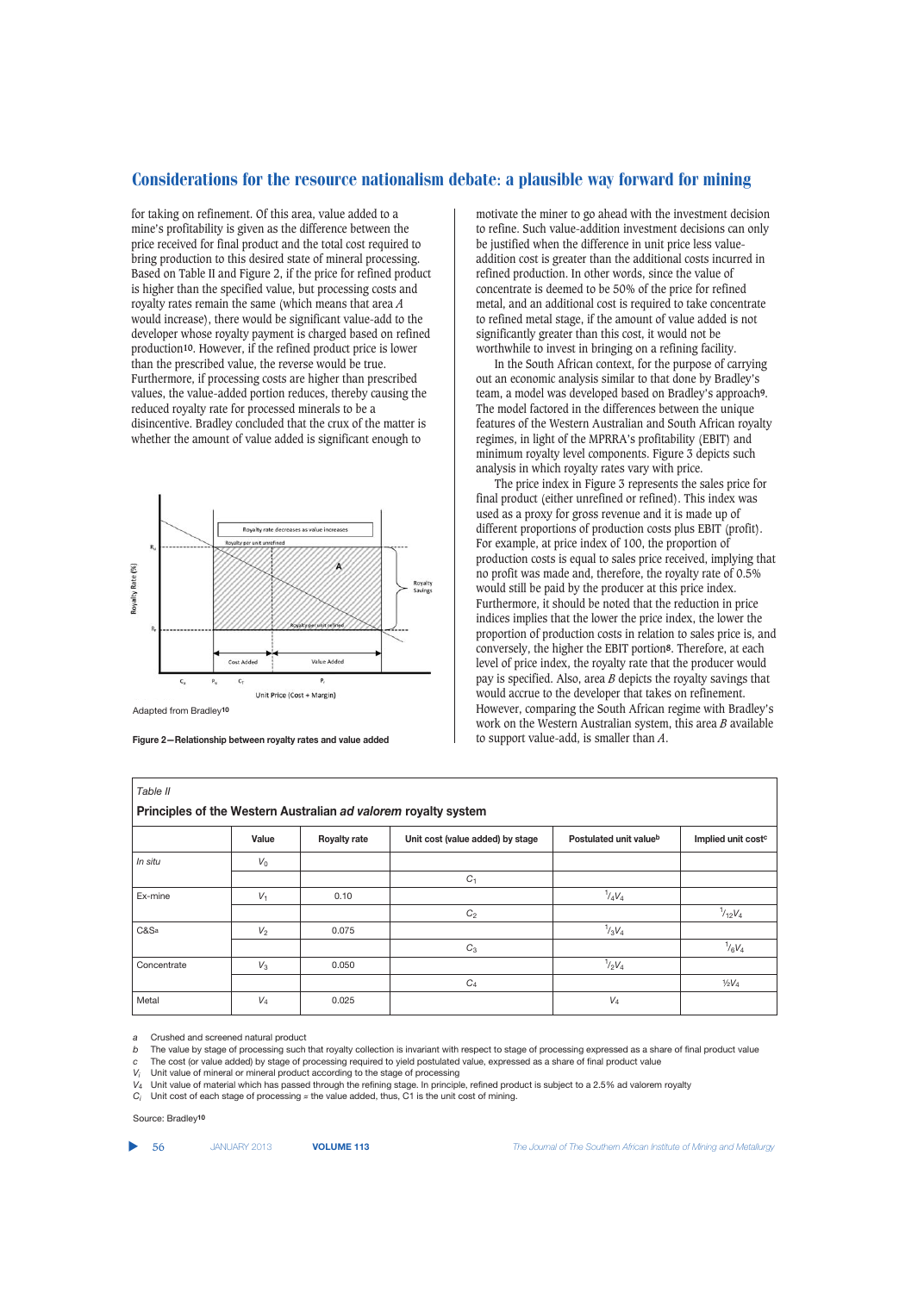

Source: Cawood**9**

**Figure 3—Relationship between royalty rates and sales price**



**Figure 4—Value-added for refinement cost of 10%**



Source: Cawood**9**

**Figure 5—Value-added for refinement cost of 30%**

The price received for refined product (indexed at 100%), being expressed as a combination of cost of concentrate plus cost of refinement plus EBIT, is varied against different levels of refinement costs – 10% and 30% of the price of final product, to determine the amount of value that would be added to the *miner-turning-into-refiner*. It was found that value-add diminishes as the proportion of refinement cost increases (Figures 4 and 5).

In Figure 4, value-added starts at about 5% profitability and continues increasing to a profitability of about 20% (reading the graph from right to left). Between 20% and 60% profitability, the magnitude of value-add remains fairly constant. The expectation that the magnitude of the valueadd must exceed the (10%) refinement cost (indicated by the grey section above the red line), is met above an EBIT of about 10%. From Figure 5, where refinement cost constitutes 30% of sales price, no value is added at any rate of profitability. Therefore, it can be concluded that with the current parameters of the royalty formulae, when refinement

cost is more than 10% of total price, value is added. However, value reduces as the refinement cost component increases and by the time it gets to 30% of the sales price, value is destroyed when miners refine their production. Considering the cost required for refinement (Table II suggests that such cost is in excess of 30%), the South African royalty regime is unlikely to motivate miners to become refiners.

In addition, Oshokoya**8** carried out further econometric analyses to assess the MPRRA's beneficiation policy intent. It was observed that the 'before and after' effects of the application of the royalty formula on EBIT and profitability, indicated that during both good and bad times it was more advantageous to miners to produce concentrates rather than refined products. However, when a stand-alone assessment for royalties paid was carried out as shown in Figure 6, it was observed that significant royalty savings were obtained on refined products, as opposed to that of unrefined products. This royalty savings is depicted by the area *S*.

**The Journal of The Southern African Institute of Mining and Metallurgy <b>VOLUME 113 VOLUME 113** JANUARY 2013 57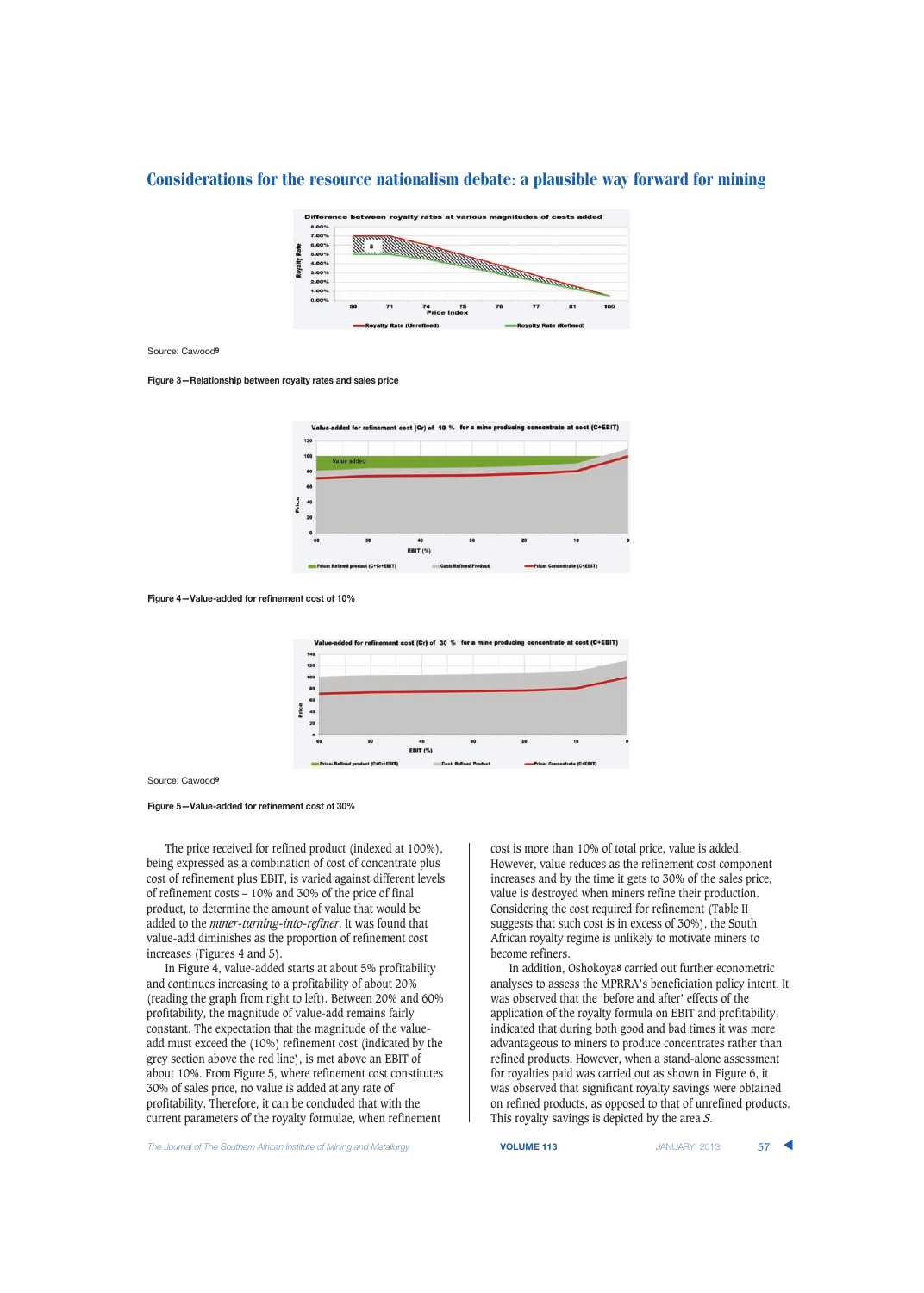The savings in Figure 6 were obtained because smelting and refining ongoing capital expenditure were not factored in. When the capital required to bring concentrates to the refined state was added, these savings were wiped out from 2008 – as shown in Figure 7.

The analysis and results from Figures 6 and 7, which check the effect of total cost (inclusive of capital) on the royalty savings, were based on actual data obtained from the annual reports of the platinum case study. One can argue that there was a temptation in 2008 to overspend on costs as a result of higher revenues, which caused savings to disappear. However, conservative analyses on smelting and refining capital expenditure were also carried out. Here, the substantial capital costs expensed from 2008 were reduced to R1.26 billion (Figure 8). This (average) amount was used for years 2008 to 2010, resulting in more savings, which savings disappeared in 2009 and 2010.

From Figure 8, it can be observed that in years 2006 to 2008, value would have been added to the *miner-turnedrefiner's* financial position, provided this producer had incurred moderate smelting and refining capital costs. However, for 2009 and 2010, even with conservative capital expenditure, the regime's reduced royalty rate for refined production would not have been an incentive for spending the refinement capital. From this analysis, it can be reasoned that the regime's beneficiation incentive will encourage miners to become refiners only during commodity boom periods. Therefore, Oshokoya's final conclusion was that the MPRRA's beneficiation incentive was insufficient and not likely to encourage platinum miners to become refiners. Hitherto, seeing that the equitability and efficiency characteristics of the MPRRA were briefly proven to be sound, and although the beneficiation provisions appeared to be incapable of realizing the mineral beneficiation objective of the South African government, it was recommended that this initiative should not be discarded. Instead, further studies could be undertaken to investigate ways of improving the design of the regime to achieve its policy objectives. This recommendation suggests that one option is that the parameters of the royalty formula could be tweaked to enable the *miner-turning-into-refiner* to 'save' on royalty payment, by ensuring that the expenses incurred when refining are offset by the value-add to the mining business.



Source: Oshokoya**8**

**Figure 6—Royalty payments for both refined and unrefined PGM production**

▲

### **Management and distribution of resource rents**

Having established that the South African government already receives a fair contribution from its mining sector due to the different taxation schemes imposed on it, the question arises ... why is this perceived not to result in delivered benefit? There are many potential answers to this question, for example:

- The public does not know how much mining companies are contributing to the fiscus
- ➤ Ineffective administration of the MPRDA
- ➤ Corruption leading to the leakage of benefits
- ➤ Lack of government capacity to disseminate benefit. In ensuring efficiency in the delivery of benefits, the

focus should be on investigating and improving the existing resource nationalism instruments, rather than sweeping changes to the system. Singh and Evans stated that '*countries need to rethink how they will reinvest this wealth into long-term sustainability*'**11**. In order to achieve this national objective, some mineral-rich governments have set up initiatives such as sovereign wealth funds (SWFs) to serve as vehicles to contribute to economic development. Norway, for instance, has displayed success in outgrowing natural resources dependence and converting extractive industry rents to more productive capital**12**.



Source: Oshokoya**8**

**Figure 7—Effect of smelting and refining capital expenditure on area depicting royalty payment savings**



Source: Oshokoya**8**

**Figure 8—Effect of conservative smelting and refining capital expenditure on royalty payment savings**

58 JANUARY 2013 **VOLUME 113** *The Journal of The Southern African Institute of Mining and Metallurgy*